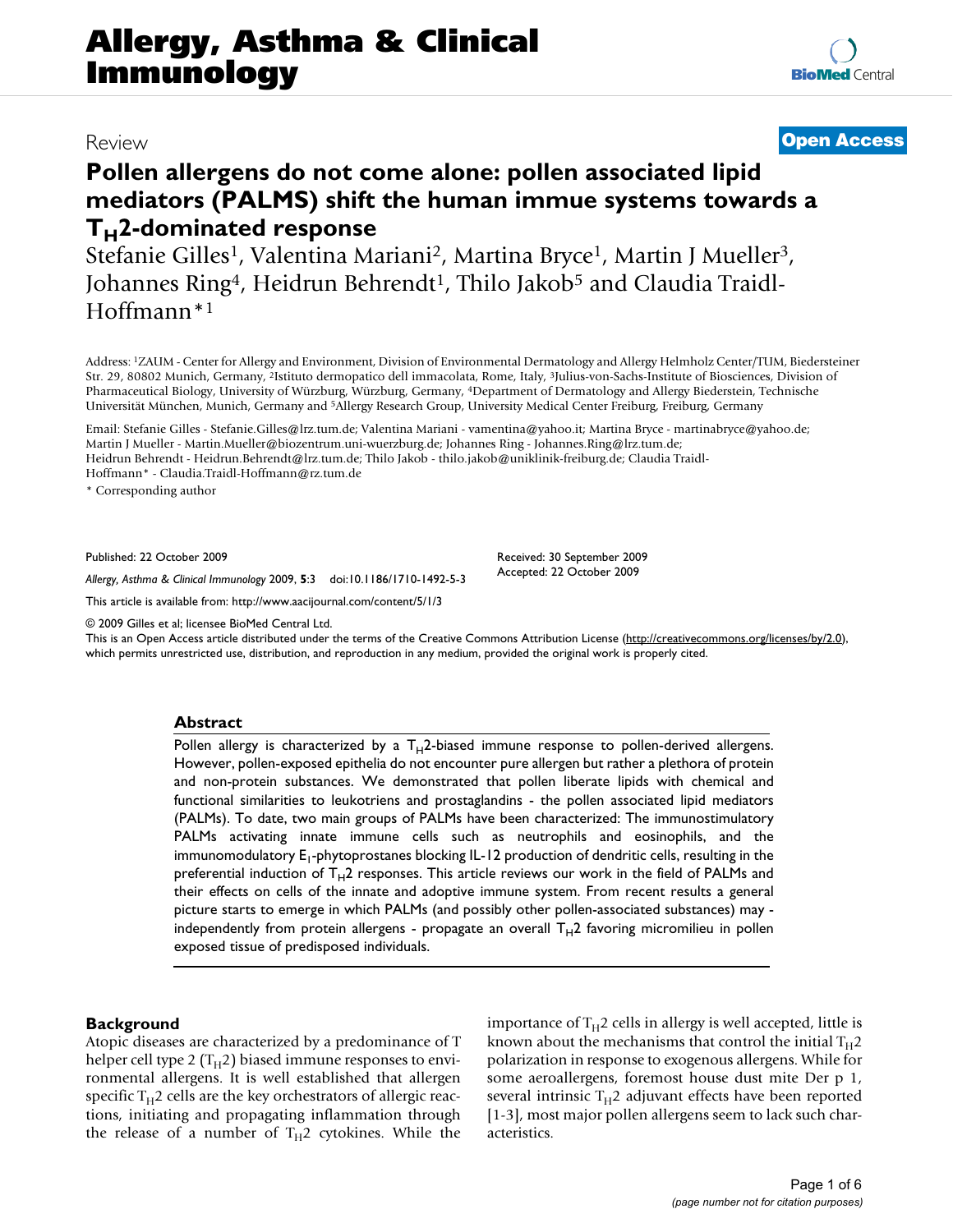A hallmark in the elucidation of adjuvant factors from pollen was the discovery that pollen release NADPH oxidases which increase reactive oxygen species in lung epithelium thereby promoting neutrophil recruitment and boosting allergic airway inflammation. In contrast, challenge with Amb a 1, the major ragweed allergen alone, did not result in robust airway inflammation [4].

As link between innate and adaptive immune system, dendritic cells (DCs) play a pivotal role in sensing environmental danger signals such as bacterial or viral products, and in mounting a T cell-mediated immune response against those potentially harmful invaders [5]. As professional antigen-presenting cells DCs reside in the periphery in an immature state, where they take up pathogens or allergens. Upon maturation, the cells undergo a series of phenotypic changes: while their capability to phagocytose antigen decreases, intracellular protein processing and presentation, as well as the expression of co-stimulatory markers are enhanced. The DCs acquire a migratory phenotype, serving their mission to transport the sampled antigen to the secondary lymphoid tissues. The trafficking of immature DCs to sites of inflammation and of mature DCs to the T cell area of secondary lymphoid organs is regulated by the expression of different chemokines and chemokine receptors [6].

In the defense against intracellular microbes or tumors, the key cytokine secreted by DCs is IL-12 [7], which skews T cell responses in the direction of  $T_H1$  [8]. IL-12 is induced by pathogen associated molecular patterns such as LPS or by T-cell derived signals such as IL-4 or CD40 ligation [9]. However, simultaneous presence of endogenous signals such as IL-10, TGF- $\beta$ , corticosteroids, vitamin  $D_{3}$ , or PGE<sub>2</sub> can convert DC from T<sub>H</sub>1- to T<sub>H</sub>2skewing antigen presenting cells [10]. Recent studies demonstrate that also exogenous factors such as lipids produced by parasites can modulate DC function for the purposes of evading host immunity [11].

Besides their well established role in host defence, DCs are also involved in hypersensitivity reactions against harmless environmental antigens, the allergens [12]. Indeed, evidence emerges that DCs are not only key players in allergic sensitization [13,14] but possibly even contribute to maintaining and shaping the immune response to allergens in already sensitized individuals [15,16]. Understanding the role of DCs in allergic sensitization has been hampered, however, by the fact that to date only very few signals have been identified that actively lead to a  $T_H2$ promoting DC phenotype [17,18].

We recently demonstrated that pollen, under physiologial exposure conditions, release not only allergens but also bioactive lipids. Among these are monohydroxylated

derivatives of linoleic and linolenic acid [19] that resemble human Leucotriens and activate human neutrophils and eosinophils *in vitro*. We then extended these data on the impact of pollen associated lipid mediators on dendritic cell function. In brief, dinor isoprostanes (phytoprostanes) released from pollen grains under physiological conditions are able to inhibit the DC's production of IL-12 p70, and DC stimulated with aqueous pollen extracts or  $E_1$ -phytoprostanes become  $T_H$ 2 skewing in mixed lymphocyte reaction. Additionally, DCs matured in the presence of aqueous pollen extracts respond by releasing  $T_H2$  attracting chemokines and aquire a distinct migratory phenotype. Finally, we could show that in a murine sensitization model, nasal instillation of OVA together with aqueous pollen extracts lead to  $a T_H$ 2 shift in draining lymph node T cells. Taken together, multiple lines of evidence imply that by modulating functions of the innate and adaptive immune system, PALMs add to creating a  $T_H$ 2 favoring, pro-allergic micromilieu.

### **Pollen release lipid mediators - the PALMs**

It is commonly accepted that in susceptible individuals, allergic sensitization results after allergens have been taken up by antigen-presenting cells residing in the barrier-forming epithelia like skin or airway mucosa. When investigating this allergic sensitization phase, most studies use purified allergen or allergen-extracts. Under physiological exposure conditions, however, pollen-derived allergens are not released alone, but rather in conjunction with pollen granules, starch grains and other, non-protein substances. One major constituent of pollen excine and exsudate are lipids which are essential in the plant fertilization process as they help the pollen tube to penetrate the stigma [20]. This prompted us to investigate the impact of the whole pollen grain on the human immune system. We recently demonstrated that upon hydration, pollen grains very rapidly release significant amounts of lipids- the so-called pollen-associated lipid mediators (PALMs) - that show structural and functional homology to eicosanoids [21]. Since arachidonic acid metabolites are well known to affect human innate and adaptive immune responses we were prompted to further investigate the effects of aqueous pollen extracts and their constituents.

# **PALMs potently attract and activate PMN and eosinophils**

The finding that pollen grains interact with cells of the human immune system was made by Siegel and Sherman as early as the seventies [22]. We were able to extend these observations by investigating the outcome of granulocyte - pollen interactions. Our data show that pollen grains (birch and grass) attract and activate neutrophils [23] and eosinophils [24] leading to the release of myeloperoxidase and eosinophilic cationic protein, respectively.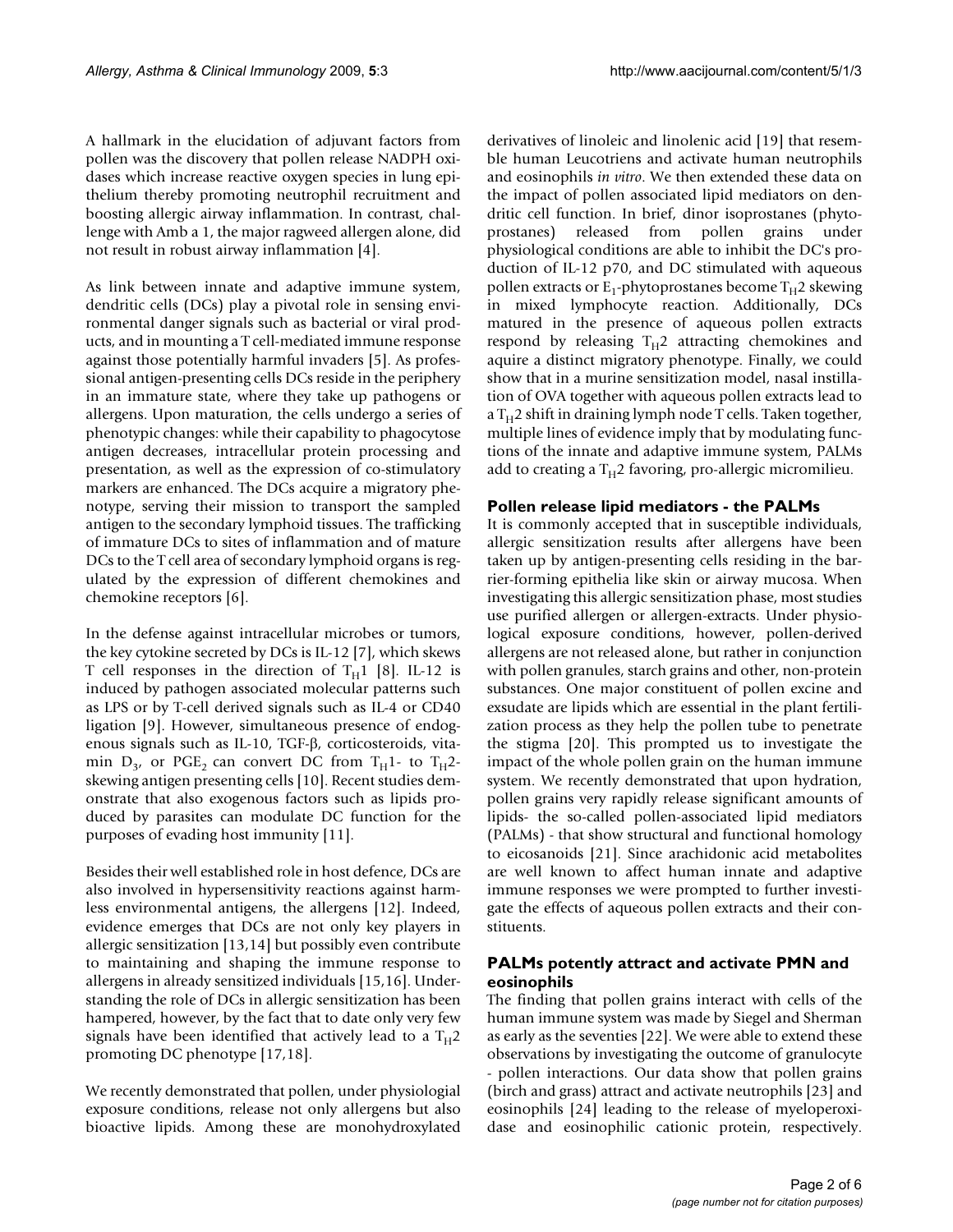Chemotactic activity seemed to be independent of protein allergen and could be demonstrated in aqueous pollen extracts (APE) as well as in total lipid extracts (Hexane-isopropanol extracts, HIP) and reverse phase extracts of HIP, enriched for mono-hydroxylated products of linoleic acid. Chemotaxis of Eosinophils was blocked by the  $LTB<sub>4</sub>$ receptor antagonist LY293111, whilst APE-induced calcium influx in PMN was inhibited by pre-treatment with  $LTB<sub>4</sub>$  and vice versa in cross-sensitization experiments. Interestingly, these effects seemed to be independent of the sensitization status of the donor and thus might occur in allergic and non-allergic individuals, further arguing for allergen-independent effects. Taken together, these findings indicate that, alongsinde the adaptive immune system, innate mechanisms may also contribute to the recognition of allergens within the respiratory tract.

# **PALMs confer a T<sub>H</sub>2 promoting phenotype on DCs**

Apart from their effects on neutrophils and eosinophils we investigated the impact of PALMs on human dendritic cells - the initiators of T cell responses. As model, we focused on human monocyte-derived dendritic cells (moDCs). Interestingly, exposure of moDCs with LPSdepleted aqueous birch pollen extracts (*Bet*.-APE) resulted in a selective upregulation of HLA-DR surface expression, while other maturation markers such as CD80, CD86, CD40 and CD83 were not modulated. On LPS-matured moDCs, *Bet.-*APE synergized with LPS in the up-regulation of all maturation markers tested. At a functional level, *Bet.-*APE stimulation of moDC resulted in an enhanced allostimmulatory activity as demonstrated by enhanced proliferative responses of naive allogeneic CD4+ T cells. Importantly, *Bet*.-APE treatment of moDCs induced a dose dependent inhibition of the LPS or CD40L induced IL-12 p70 production, while IL-6, IL-10 and TNF- $\alpha$  production were not impaired. Thus, water soluble factors released from pollen grains are capable to selectively modulate various DC functions, including the inhibition of the key  $T_H1$  cytokine IL-12 p70 [25].

By means of gas chromatography-mass spectometry analysis of *Bet*.-APE, we demonstrate the presence of  $E_1$ -,  $F_1$ -,  $A_1/B_1$ -phytoprostanes in aqueous pollen extracts (see table 1) and show that E<sub>1</sub>-phytoprostanes - similar to *Bet*.-APE - dose-dependently inhibit the IL-12 p70 production while not affecting IL-6 production. Like in the case of *Bet.-APE, pre-treatment of moDC with E<sub>1</sub>-phytoprostanes* results in an increased IL-4/IFN- $\gamma$  ratio in CD4+T cells after allogenic mixed lymphocyte reaction. Thus,  $PPE<sub>1</sub>$  could be identified as one of the substances contained in *Bet.-*APE which mediate the  $T_H2$  polarizing capacity of moDCs [25].

## **Aqueous pollen extracts modulate chemokine/ chemokine receptor expression and migratory capacity of DCs**

Maturation of DCs results in substantial changes in the surface expression of T cell costimulatory molecules like HLA-DR, CD40, CD86 and CD80. Concomitantly, maturing DCs undergo distinct changes in the expression of chemokine receptors, licensing them to migrate towards chemokine gradients [26]. In a more recent study we therefore examined the effects of aqueous birch pollen extracts (*Bet*.-APE) on chemokine production, chemokine receptor expression and migratory capacity of moDCs [27]. Here we found that on immature DCs, *Bet*.-APE induced expression and function of CXCR4, which might be critical for directing DCs to lymphoid organs during allergic inflammation. Concomitantly, *Bet.-*APE reduced surface expression of CCR1 and CCR5, reflecting DC maturation and acquisition of a "pro-inflammatory" phenotype [26]. In addition, maturation of DCs with LPS in the presence of *Bet*.-APE impaired the LPS-induced production of the  $T_H1$  attracting chemokines CXCL10 and CCL5. Instead, the cells show an enhanced release of the " $T_H2$ " chemokine CCL22. The release of CCL17, a chemokine enhanced in atopic ekzema, was not significantly changed as compared to LPS treatment alone. At a functional level, *Bet.-*APE increased the capacity of LPS-matured DCs to migrate towards CXCL12 - as reflected by the enhanced expression of CXCR4 - and towards the lymph node homing chemokines CCL19 and CCL21. These effects of *Bet.-* APE depended on adenylyl cyclase and cAMP induction and strongly mimicked some key characteristics of  $PGE<sub>2</sub>$ [28,29]. Finally, culture supernatants of DCs matured in the presence of LPS and *Bet*.-APE attracted  $T_H$ 2 cells in transwell chamber migration assays, while the capacity to recruit  $T_H1$  cells was reduced. This might imply that pollen-exposed DCs favor the maintainance of already established  $T_H2$  immune responses. Importantly, all effects summarized above were observed in DCs derived from monocytes of non-atopic donors. In our view this supports the concept of allergen-independent adjuvant effects

**Table 1: Concentrations of phytoprostanes in aqueous birch pollen extracts (modified from [25]).**

|             | Concentration in Bet.-APE (10 mg/mL) (nM) | Concentration ( $\mu$ g/g pollen) |
|-------------|-------------------------------------------|-----------------------------------|
| PPE,        | $543.6 + (-4)$ .                          | $17.72 + 1.34$                    |
| PPF,        | $68.6 +/- 1.5$                            | $2.25 + 0.05$                     |
| $PPA_1/B_1$ | $23.8.6 + 1.3.5$                          | $0.74 + (-0.11)$                  |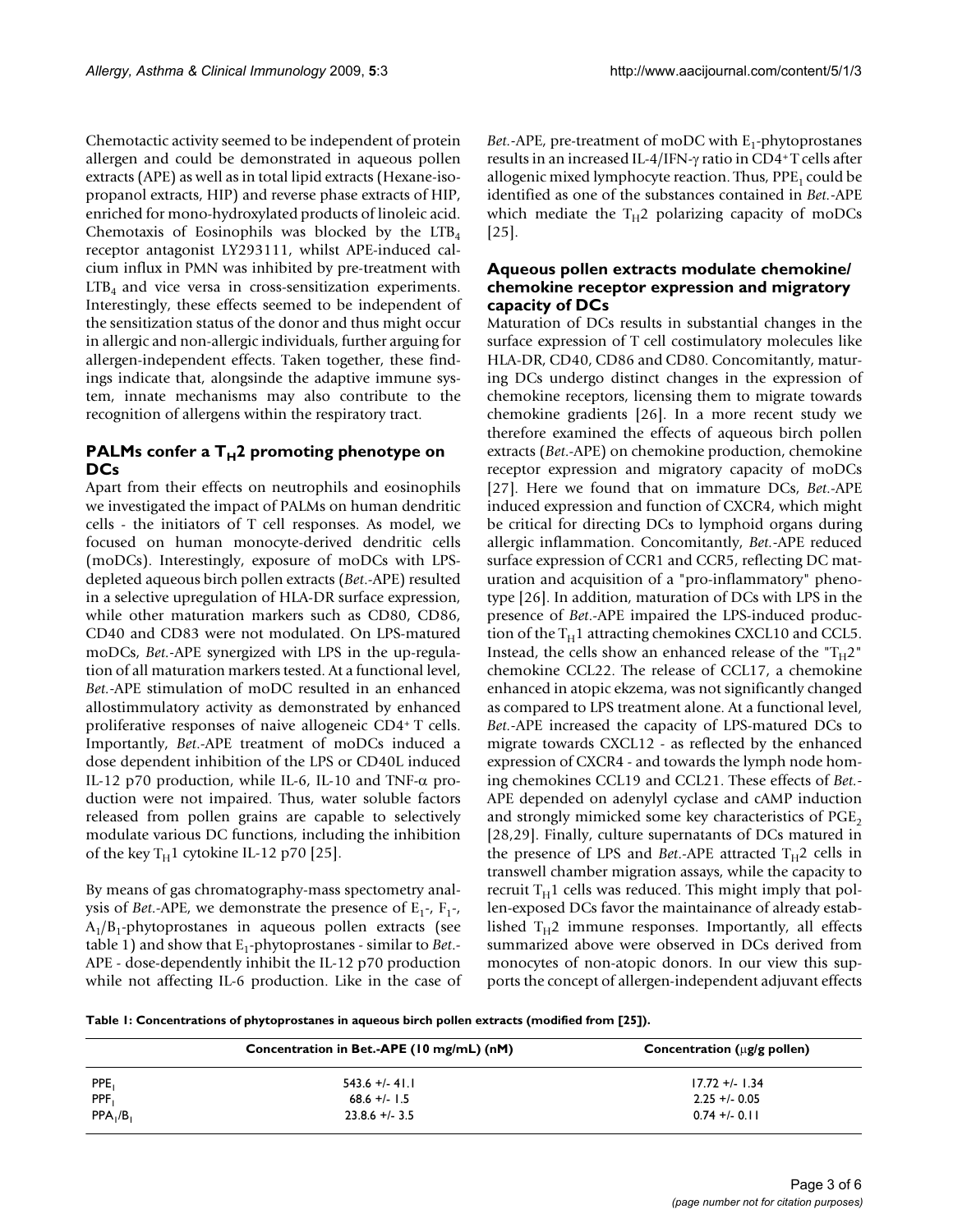

associated lipid mediators **Figure 1** Hypothetical model of a TH2 dominated adoptive immune response and local TH2 promoting micromilieu induced by pollen-Hypothetical model of a  $T_H2$  dominated adoptive immune response and local  $T_H2$  promoting micromilieu **induced by pollen-associated lipid mediators**. When pollen grains are hydrated on the respiratory epithelia, they release allergens and eicosanoid lipids, the so-called pollen-associated lipid mediators (PALMs). Leucotrien-like PALMs have the potential to attract and activate innate cells like neutrophils and eosinophils, while prostaglandin-like PALMs, the phytoprostanes, and possibly other pollen-derived factors, can modulate the migratory and T helper cell polarizing capacities of resident dendritic cells. In addition, DCs exposed to PALMs might be induced to secrete chemokines which preferentially recruit further  $T_H$ 2 cells to the site of pollen exposure. Taken together, the possible effects of PALMs on both cells of the innate and the adoptive immune system might lead to a local microenvironment favoring T<sub>H</sub>2 responses. I FN- $\gamma$  = interferon- $\gamma$ ; IL = interleukin; PC = plasma cell

### **Table 2: Summary of effects of PALMs on cells of the innate and adoptive immune system**

| <b>PMN</b>                                                                      | <b>Eosinophils</b>                                                           | <b>Dendritic cells</b>                                                                                                                        |
|---------------------------------------------------------------------------------|------------------------------------------------------------------------------|-----------------------------------------------------------------------------------------------------------------------------------------------|
| $Chemotaxis*$<br>Calcium influx $*$<br>$CDI1b**$<br>Release of MPO <sup>*</sup> | Chemotaxis#<br>CDI1b# <sup>†</sup><br>Release of $\mathsf{FCP}^{\uparrow\#}$ | ॥ -121⊬<br>$T_{H}$ 2 bias in MLR <sup>¶</sup><br>cAMPi§↑<br>$CXCRA$^{\uparrow}$<br>CCR5, CCR1§↓<br>$CCD$ 22 $\$<br>CXCLI0, CCL5 <sup>↓§</sup> |

Arrows indicate an increase ( $\uparrow$ ) or decrease ( $\downarrow$ ).

References: \*: Traidl-Hoffmann C et al., J Allergy Clin Immunol (2002); #: Plötz SG et al., J Allergy Clin Immunol (2004); ¶: Traidl-Hoffmann C et al., J Exp Med (2005); §: Mariani V et al., J Immunol (2007)

 $cAMP_i$  = intracellular cyclic 5'-adenosine monophosphate; ECP = eosinophil cationic protein; MLR = mixed lymphocyte reaction.

of pollen shifting the primary immune response towards  $T_H$ 2 in susceptible individuals (see table 2).

### **Factors from pollen lead to a preferential**  induction of  $\overline{T}_{H}$ 2 responses *in vivo*

Only recently we were able to undermine our *in vitro* data by studies in a murine sensitization model [30]. OVA-specific CD4+ T cells were adoptively transferred into BALB/c mice. Twenty-four hours later, mice were challenged by means of intranasal application of OVA in the absence or presence of *Bet.*-APE or phytoprostanes -E<sub>1</sub> or -F<sub>1</sub>. Polarization of T-cell responses *in vivo* was analyzed in draining lymph node T cells. While intranasal instillation of phytoprostanes down-regulated both  $T_H1$  and  $T_H2$  cytokines, inhalation of *Bet.-*APE lead to a selective down-regulation of IFN- $\gamma$  and an up-regulation of the T<sub>H</sub>2 cytokines IL-4, IL-5 and IL-13. This implies that water-soluble factors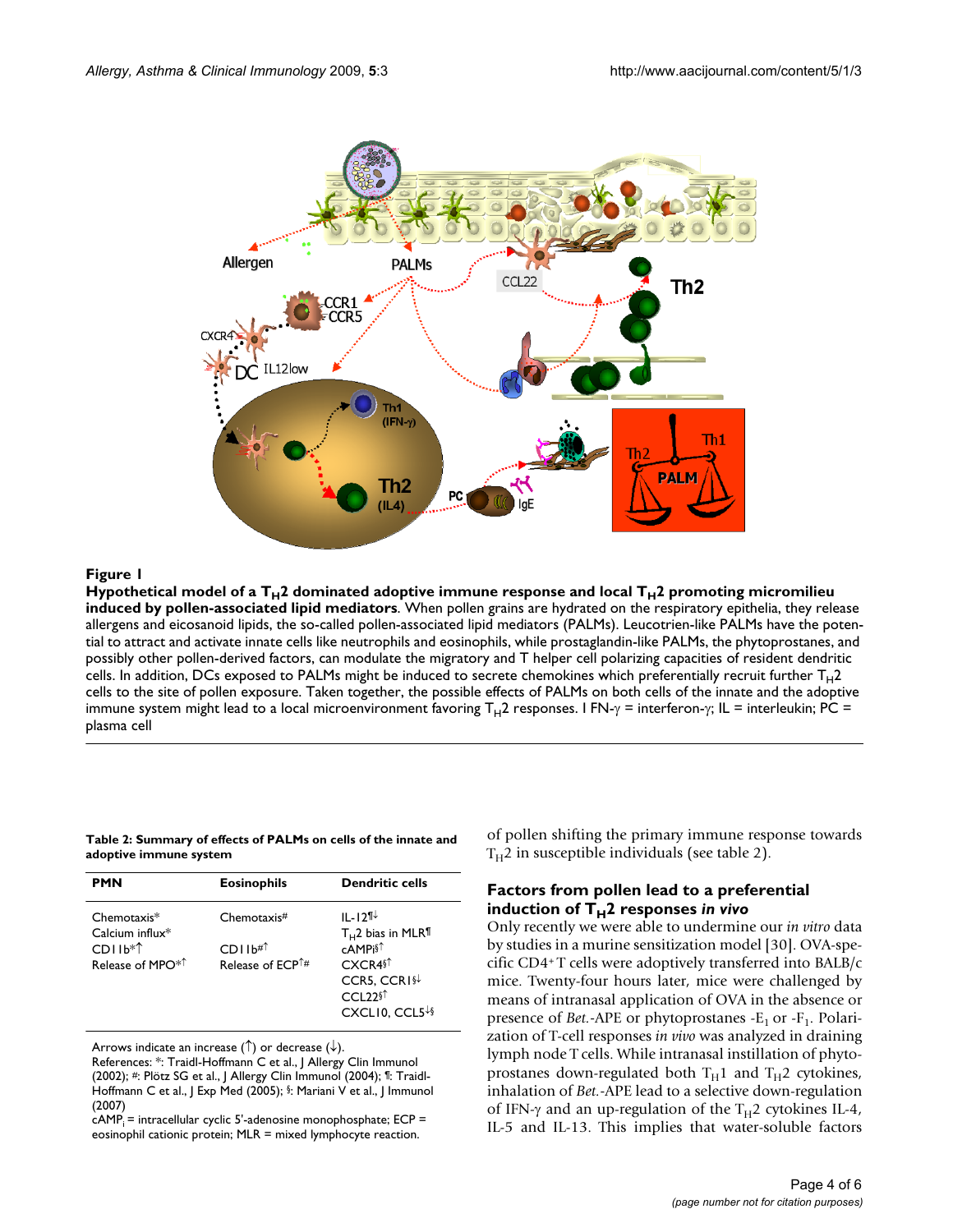released from pollen might confer a  $T_H$ 2 polarizing capacity independently from phytoprostanes. The identification of those water-soluble substance(s) and dissecting their respective contributions to allergic sensitization or exacerbation should add to our general understanding of the mechanisms of pollen-induced allergy and might ultimately lead to the development of new therapeutic strategies.

In summary, pollen release regulatory mediators which might add to the generation of an overall  $T_H$ 2 promoting micro milieu. First, pollen provide signals for DCs to mature and acquire a migratory phenotype, preferentially priming type 2 T helper cell responses. The latter effect is partly mediated by  $E_1$ -phytoprostanes, but other substances are likely to play a role. Secondly, PALMs might help to maintain an established  $T_H$ 2 response by preferential recruitment of  $T_H2$  cells and other inflammatory cells (neutrophils, eosinophils) to the site of pollen exposure (Figure 1) (see also table 2).

### **Abbreviations**

APE: aqueous pollen extract(s); Bet.-APE: aqueous birch pollen extracts; DC: dendritic cell; MoDC: monocytederived dendritic cell; OVA: ovalbumin; PALM: pollenassociated lipid mediator

### **Competing interests**

The authors declare that they have no competing interests.

### **Authors' contributions**

All authors contributed equally to the manuscript. All authors have read and approved the final manuscript.

### **Acknowledgements**

The study was supported by a *Bundesministerium für Bildung und Forschung*  (BMBF) grant to T.J. and C.T.-H, V.M. was supported by a research fellowship from the *Bayerische Forschungsstiftung*, C.T.-H. was a recipient of the *Bayerische Habilitationsförderpreis*.

### **References**

- 1. Chapman MD, Wunschmann S, Pomes A: **[Proteases as Th2 adju](http://www.ncbi.nlm.nih.gov/entrez/query.fcgi?cmd=Retrieve&db=PubMed&dopt=Abstract&list_uids=17697645)[vants.](http://www.ncbi.nlm.nih.gov/entrez/query.fcgi?cmd=Retrieve&db=PubMed&dopt=Abstract&list_uids=17697645)** *Curr Allergy Asthma Rep* 2007, **7:**363-367.
- 2. Comoy EE, Pestel J, Duez C, Stewart GA, Vendeville C, Fournier C, Finkelman F, Capron A, Thyphronitis G: **[The house dust mite](http://www.ncbi.nlm.nih.gov/entrez/query.fcgi?cmd=Retrieve&db=PubMed&dopt=Abstract&list_uids=9498790) [allergen, Dermatophagoides pteronyssinus, promotes type 2](http://www.ncbi.nlm.nih.gov/entrez/query.fcgi?cmd=Retrieve&db=PubMed&dopt=Abstract&list_uids=9498790) responses by modulating the balance between IL-4 and IFN[gamma.](http://www.ncbi.nlm.nih.gov/entrez/query.fcgi?cmd=Retrieve&db=PubMed&dopt=Abstract&list_uids=9498790)** *J Immunol* 1998, **160:**2456-2462.
- 3. Traidl-Hoffmann C, Jakob T, Behrendt H: **Determinants of allergenicity.** *J Allergy Clin Immunol* 2008, **123:**558-566.
- Boldogh I, Bacsi A, Choudhury BK, Dharajiya N, Alam R, Hazra TK, Mitra S, Goldblum RM, Sur S: **[ROS generated by pollen NADPH](http://www.ncbi.nlm.nih.gov/entrez/query.fcgi?cmd=Retrieve&db=PubMed&dopt=Abstract&list_uids=16075057) [oxidase provide a signal that augments antigen-induced](http://www.ncbi.nlm.nih.gov/entrez/query.fcgi?cmd=Retrieve&db=PubMed&dopt=Abstract&list_uids=16075057) [allergic airway inflammation.](http://www.ncbi.nlm.nih.gov/entrez/query.fcgi?cmd=Retrieve&db=PubMed&dopt=Abstract&list_uids=16075057)** *J Clin Invest* 2005, **115:**2169-2179.
- 5. Banchereau J, Briere F, Caux C, Davoust J, Lebecque S, Liu YJ, Pulendran B, Palucka K: **[Immunobiology of dendritic cells.](http://www.ncbi.nlm.nih.gov/entrez/query.fcgi?cmd=Retrieve&db=PubMed&dopt=Abstract&list_uids=10837075)** *Annu Rev Immunol* 2000, **18:**767-811.
- Dieu MC, Vanbervliet B, Vicari A, Bridon JM, Oldham E, Ait-Yahia S, Briere F, Zlotnik A, Lebecque S, Caux C: **[Selective recruitment of](http://www.ncbi.nlm.nih.gov/entrez/query.fcgi?cmd=Retrieve&db=PubMed&dopt=Abstract&list_uids=9670049) [immature and mature dendritic cells by distinct chemokines](http://www.ncbi.nlm.nih.gov/entrez/query.fcgi?cmd=Retrieve&db=PubMed&dopt=Abstract&list_uids=9670049) [expressed in different anatomic sites.](http://www.ncbi.nlm.nih.gov/entrez/query.fcgi?cmd=Retrieve&db=PubMed&dopt=Abstract&list_uids=9670049)** *J Exp Med* 1998, **188:**373-386.
- 7. Trinchieri G, Scott P: **[Interleukin-12: a proinflammatory](http://www.ncbi.nlm.nih.gov/entrez/query.fcgi?cmd=Retrieve&db=PubMed&dopt=Abstract&list_uids=8839141) [cytokine with immunoregulatory functions.](http://www.ncbi.nlm.nih.gov/entrez/query.fcgi?cmd=Retrieve&db=PubMed&dopt=Abstract&list_uids=8839141)** *Res Immunol* 1995, **146:**423-431.
- 8. Macatonia SE, Hosken NA, Litton M, Vieira P, Hsieh CS, Culpepper JA, Wysocka M, Trinchieri G, Murphy KM, O'Garra A: **[Dendritic](http://www.ncbi.nlm.nih.gov/entrez/query.fcgi?cmd=Retrieve&db=PubMed&dopt=Abstract&list_uids=7730613) [cells produce IL-12 and direct the development of Th1 cells](http://www.ncbi.nlm.nih.gov/entrez/query.fcgi?cmd=Retrieve&db=PubMed&dopt=Abstract&list_uids=7730613) [from naive CD4+ T cells.](http://www.ncbi.nlm.nih.gov/entrez/query.fcgi?cmd=Retrieve&db=PubMed&dopt=Abstract&list_uids=7730613)** *J Immunol* 1995, **154:**5071-5079.
- 9. Cella M, Scheidegger D, Palmer-Lehmann K, Lane P, Lanzavecchia A, Alber G: **[Ligation of CD40 on dendritic cells triggers produc](http://www.ncbi.nlm.nih.gov/entrez/query.fcgi?cmd=Retrieve&db=PubMed&dopt=Abstract&list_uids=8760829)[tion of high levels of interleukin-12 and enhances T cell stim](http://www.ncbi.nlm.nih.gov/entrez/query.fcgi?cmd=Retrieve&db=PubMed&dopt=Abstract&list_uids=8760829)[ulatory capacity: T-T help via APC activation.](http://www.ncbi.nlm.nih.gov/entrez/query.fcgi?cmd=Retrieve&db=PubMed&dopt=Abstract&list_uids=8760829)** *J Exp Med* 1996, **184:**747-752.
- 10. Kalinski P, Hilkens CM, Wierenga EA, Kapsenberg ML: **[T-cell prim](http://www.ncbi.nlm.nih.gov/entrez/query.fcgi?cmd=Retrieve&db=PubMed&dopt=Abstract&list_uids=10562707)[ing by type-1 and type-2 polarized dendritic cells: the con](http://www.ncbi.nlm.nih.gov/entrez/query.fcgi?cmd=Retrieve&db=PubMed&dopt=Abstract&list_uids=10562707)[cept of a third signal.](http://www.ncbi.nlm.nih.gov/entrez/query.fcgi?cmd=Retrieve&db=PubMed&dopt=Abstract&list_uids=10562707)** *Immunol Today* 1999, **20:**561-567.
- Angeli V, Faveeuw C, Roye O, Fontaine J, Teissier E, Capron A, Wolowczuk I, Capron M, Trottein F: **[Role of the parasite-derived](http://www.ncbi.nlm.nih.gov/entrez/query.fcgi?cmd=Retrieve&db=PubMed&dopt=Abstract&list_uids=11369785) [prostaglandin D2 in the inhibition of epidermal Langerhans](http://www.ncbi.nlm.nih.gov/entrez/query.fcgi?cmd=Retrieve&db=PubMed&dopt=Abstract&list_uids=11369785) [cell migration during schistosomiasis infection.](http://www.ncbi.nlm.nih.gov/entrez/query.fcgi?cmd=Retrieve&db=PubMed&dopt=Abstract&list_uids=11369785)** *J Exp Med* 2001, **193:**1135-1147.
- 12. Jakob T, Traidl-Hoffmann C, Behrendt H: **[Dendritic cells--the link](http://www.ncbi.nlm.nih.gov/entrez/query.fcgi?cmd=Retrieve&db=PubMed&dopt=Abstract&list_uids=11892099) [between innate and adaptive immunity in allergy.](http://www.ncbi.nlm.nih.gov/entrez/query.fcgi?cmd=Retrieve&db=PubMed&dopt=Abstract&list_uids=11892099)** *Curr Allergy Asthma Rep* 2002, **2:**93-95.
- 13. Eisenbarth SC, Piggott DA, Bottomly K: **[The master regulators of](http://www.ncbi.nlm.nih.gov/entrez/query.fcgi?cmd=Retrieve&db=PubMed&dopt=Abstract&list_uids=14630194) [allergic inflammation: dendritic cells in Th2 sensitization.](http://www.ncbi.nlm.nih.gov/entrez/query.fcgi?cmd=Retrieve&db=PubMed&dopt=Abstract&list_uids=14630194)** *Curr Opin Immunol* 2003, **15:**620-626.
- 14. Lambrecht BN: **[Dendritic cells and the regulation of the aller](http://www.ncbi.nlm.nih.gov/entrez/query.fcgi?cmd=Retrieve&db=PubMed&dopt=Abstract&list_uids=15679711)[gic immune response.](http://www.ncbi.nlm.nih.gov/entrez/query.fcgi?cmd=Retrieve&db=PubMed&dopt=Abstract&list_uids=15679711)** *Allergy* 2005, **60:**271-282.
- 15. Novak N, Bieber T: **[The role of dendritic cell subtypes in the](http://www.ncbi.nlm.nih.gov/entrez/query.fcgi?cmd=Retrieve&db=PubMed&dopt=Abstract&list_uids=16021172) [pathophysiology of atopic dermatitis.](http://www.ncbi.nlm.nih.gov/entrez/query.fcgi?cmd=Retrieve&db=PubMed&dopt=Abstract&list_uids=16021172)** *J Am Acad Dermatol* 2005, **53(2 Suppl 2):**S171-176.
- 16. Novak N, Valenta R, Bohle B, Laffer S, Haberstok J, Kraft S, Bieber T: **[FcepsilonRI engagement of Langerhans cell-like dendritic](http://www.ncbi.nlm.nih.gov/entrez/query.fcgi?cmd=Retrieve&db=PubMed&dopt=Abstract&list_uids=15131579) cells and inflammatory dendritic epidermal cell-like dendritic cells induces chemotactic signals and different T-cell [phenotypes in vitro.](http://www.ncbi.nlm.nih.gov/entrez/query.fcgi?cmd=Retrieve&db=PubMed&dopt=Abstract&list_uids=15131579)** *J Allergy Clin Immunol* 2004, **113:**949-957.
- 17. Kapsenberg ML, Hilkens CM, Wierenga EA, Kalinski P: **The paradigm of type 1 and type 2 antigen-presenting cells. Implications for atopic allergy.** *Clin Exp Allergy* 1999, **2:**33-36.
- 18. Moore ML, Peebles RS Jr: **[Update on the role of prostaglandins](http://www.ncbi.nlm.nih.gov/entrez/query.fcgi?cmd=Retrieve&db=PubMed&dopt=Abstract&list_uids=16675329) [in allergic lung inflammation: separating friends from foes,](http://www.ncbi.nlm.nih.gov/entrez/query.fcgi?cmd=Retrieve&db=PubMed&dopt=Abstract&list_uids=16675329) [harder than you might think.](http://www.ncbi.nlm.nih.gov/entrez/query.fcgi?cmd=Retrieve&db=PubMed&dopt=Abstract&list_uids=16675329)** *J Allergy Clin Immunol* 2006, **117:**1036-1039.
- 19. Thoma I, Krischke M, Loeffler C, Mueller MJ: **[The isoprostanoid](http://www.ncbi.nlm.nih.gov/entrez/query.fcgi?cmd=Retrieve&db=PubMed&dopt=Abstract&list_uids=15037159) [pathway in plants.](http://www.ncbi.nlm.nih.gov/entrez/query.fcgi?cmd=Retrieve&db=PubMed&dopt=Abstract&list_uids=15037159)** *Chem Phys Lipids* 2004, **128:**135-148.
- 20. Wolters-Arts M, Lush WM, Mariani C: **[Lipids are required for](http://www.ncbi.nlm.nih.gov/entrez/query.fcgi?cmd=Retrieve&db=PubMed&dopt=Abstract&list_uids=9572141) [directional pollen-tube growth.](http://www.ncbi.nlm.nih.gov/entrez/query.fcgi?cmd=Retrieve&db=PubMed&dopt=Abstract&list_uids=9572141)** *Nature* 1998, **392:**818-821.
- 21. Behrendt H, Kasche A, Ebner von Eschenbach C, Risse U, Huss-Marp J, Ring J: **[Secretion of proinflammatory eicosanoid-like sub](http://www.ncbi.nlm.nih.gov/entrez/query.fcgi?cmd=Retrieve&db=PubMed&dopt=Abstract&list_uids=11306946)[stances precedes allergen release from pollen grains in the](http://www.ncbi.nlm.nih.gov/entrez/query.fcgi?cmd=Retrieve&db=PubMed&dopt=Abstract&list_uids=11306946) [initiation of allergic sensitization.](http://www.ncbi.nlm.nih.gov/entrez/query.fcgi?cmd=Retrieve&db=PubMed&dopt=Abstract&list_uids=11306946)** *Int Arch Allergy Immunol* 2001, **124:**121-125.
- 22. Siegel I, Sherman WB: **[Pollen-white cell interactions.](http://www.ncbi.nlm.nih.gov/entrez/query.fcgi?cmd=Retrieve&db=PubMed&dopt=Abstract&list_uids=4985071)** *J Allergy* 1970, **45:**133-145.
- 23. Traidl-Hoffmann C, Kasche A, Jakob T, Huger M, Plotz S, Feussner I, Ring J, Behrendt H: **[Lipid mediators from pollen act as chem](http://www.ncbi.nlm.nih.gov/entrez/query.fcgi?cmd=Retrieve&db=PubMed&dopt=Abstract&list_uids=11994708)[oattractants and activators of polymorphonuclear granulo](http://www.ncbi.nlm.nih.gov/entrez/query.fcgi?cmd=Retrieve&db=PubMed&dopt=Abstract&list_uids=11994708)[cytes.](http://www.ncbi.nlm.nih.gov/entrez/query.fcgi?cmd=Retrieve&db=PubMed&dopt=Abstract&list_uids=11994708)** *J Allergy Clin Immunol* 2002, **109:**831-838.
- 24. Plotz SG, Traidl-Hoffmann C, Feussner I, Kasche A, Feser A, Ring J, Jakob T, Behrendt H: **[Chemotaxis and activation of human](http://www.ncbi.nlm.nih.gov/entrez/query.fcgi?cmd=Retrieve&db=PubMed&dopt=Abstract&list_uids=15208598) [peripheral blood eosinophils induced by pollen-associated](http://www.ncbi.nlm.nih.gov/entrez/query.fcgi?cmd=Retrieve&db=PubMed&dopt=Abstract&list_uids=15208598) [lipid mediators.](http://www.ncbi.nlm.nih.gov/entrez/query.fcgi?cmd=Retrieve&db=PubMed&dopt=Abstract&list_uids=15208598)** *J Allergy Clin Immunol* 2004, **113:**1152-1160.
- Traidl-Hoffmann C, Mariani V, Hochrein H, Karg K, Wagner H, Ring J, Mueller MJ, Jakob T, Behrendt H: **[Pollen-associated phytopros](http://www.ncbi.nlm.nih.gov/entrez/query.fcgi?cmd=Retrieve&db=PubMed&dopt=Abstract&list_uids=15728240)[tanes inhibit dendritic cell interleukin-12 production and](http://www.ncbi.nlm.nih.gov/entrez/query.fcgi?cmd=Retrieve&db=PubMed&dopt=Abstract&list_uids=15728240) [augment T helper type 2 cell polarization.](http://www.ncbi.nlm.nih.gov/entrez/query.fcgi?cmd=Retrieve&db=PubMed&dopt=Abstract&list_uids=15728240)** *J Exp Med* 2005, **201:**627-636.
- Sallusto F, Schaerli P, Loetscher P, Schaniel C, Lenig D, Mackay CR, Qin S, Lanzavecchia A: **[Rapid and coordinated switch in chem](http://www.ncbi.nlm.nih.gov/entrez/query.fcgi?cmd=Retrieve&db=PubMed&dopt=Abstract&list_uids=9754563)[okine receptor expression during dendritic cell maturation.](http://www.ncbi.nlm.nih.gov/entrez/query.fcgi?cmd=Retrieve&db=PubMed&dopt=Abstract&list_uids=9754563)** *Eur J Immunol* 1998, **28:**2760-2769.
- Mariani V, Gilles S, Jakob T, Thiel M, Mueller MJ, Ring J, Behrendt H, Traidl-Hoffmann C: **[Immunomodulatory mediators from pol](http://www.ncbi.nlm.nih.gov/entrez/query.fcgi?cmd=Retrieve&db=PubMed&dopt=Abstract&list_uids=17548598)[len enhance the migratory capacity of dendritic cells and](http://www.ncbi.nlm.nih.gov/entrez/query.fcgi?cmd=Retrieve&db=PubMed&dopt=Abstract&list_uids=17548598) [license them for Th2 attraction.](http://www.ncbi.nlm.nih.gov/entrez/query.fcgi?cmd=Retrieve&db=PubMed&dopt=Abstract&list_uids=17548598)** *J Immunol* 2007, **178:**7623-7631.